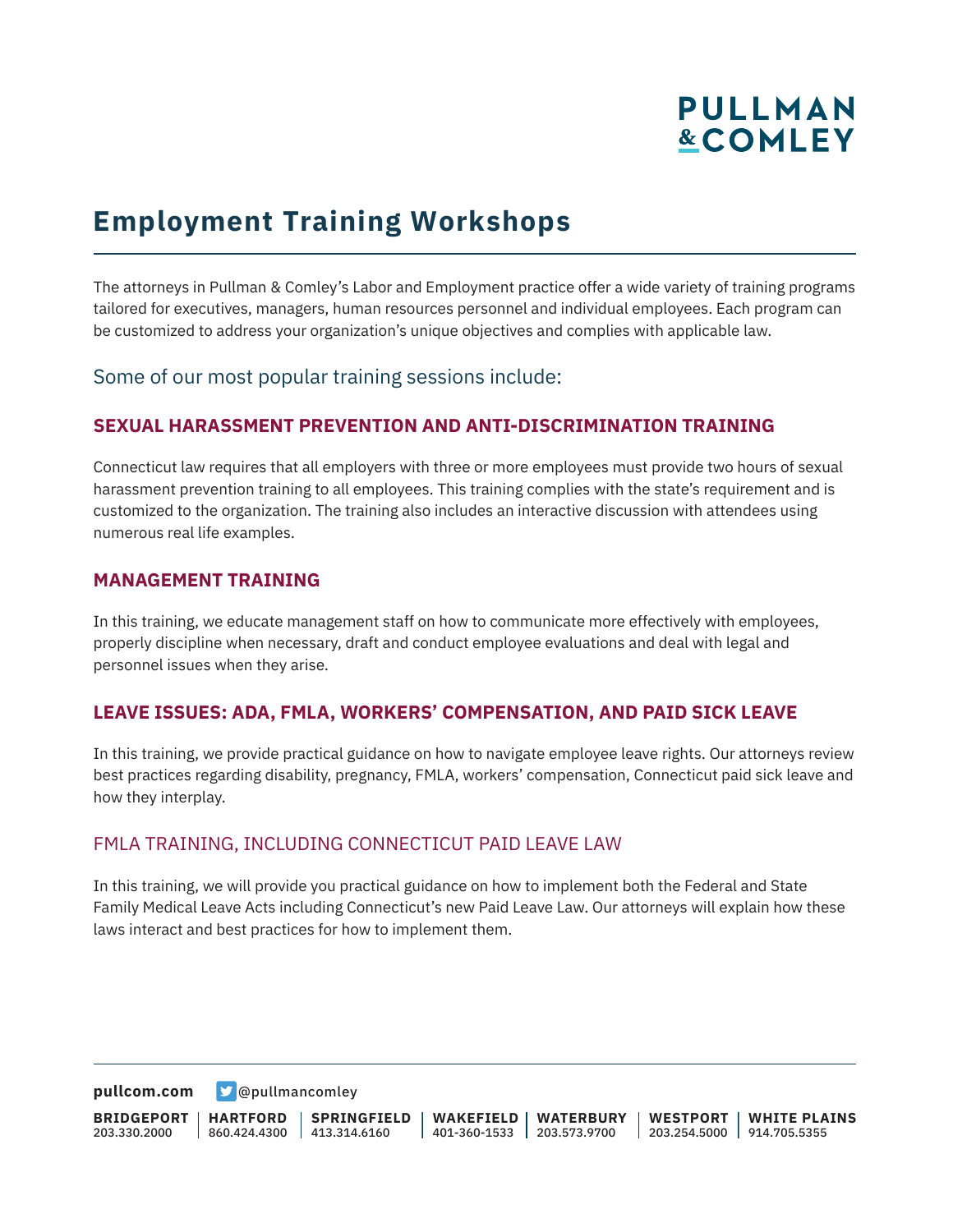## **PULLMAN &COMLEY**

### Employment Training Workshops

### **DIVERSITY AND INCLUSION TRAINING**

In this interactive program, we address conscious and unconscious biases and prejudices in the workplace, review applicable antidiscrimination and equal opportunity laws and engage participants in a discussion of how to foster a culture of inclusion in their organization. This program can be customized to the needs of your business to be a one-hour program or a more in-depth program that occurs over several sessions.

### **EMPLOYMENT POLICY REFRESHER/TRAINING**

This training is useful when you are launching a new employee handbook or struggling with employee communication or other widespread issues. Our attorneys review applicable policies, facilitate a discussion and foster an opportunity for management to re-emphasize expectations.

### **ADDITIONAL TRAINING OFFERINGS:**

- "Dos and Don'ts" of Hiring, including background checks and other issues
- Navigating Issues with Disabled Employees: The Interactive Process
- How to Comply with the FLSA and Connecticut Wage and Hour Laws
- Employment Agreements and Employee Handbooks
- Confidentiality, Noncompetition and Non-solicitation Agreements
- The Convergence of Technology and HR
- Incentive Compensation and Executive Compensation
- Social Media and the Workplace
- Substance Use and Abuse in the Workplace
- Transgender Issues in the Workplace
- Union Negotiations and Collective Bargaining Agreements
- Workplace Investigations

Trainings are available for a fixed fee and may be conducted using a remote platform or in person. Please note that many of these programs may qualify for Connecticut CLE or CPE credit. For further information on Pullman & Comley's training programs or to discuss how we may be able to assist you with your training needs, please contact one of the following attorneys:

Megan Carannante,mcarannante@pullcom.com, 860.424.4325